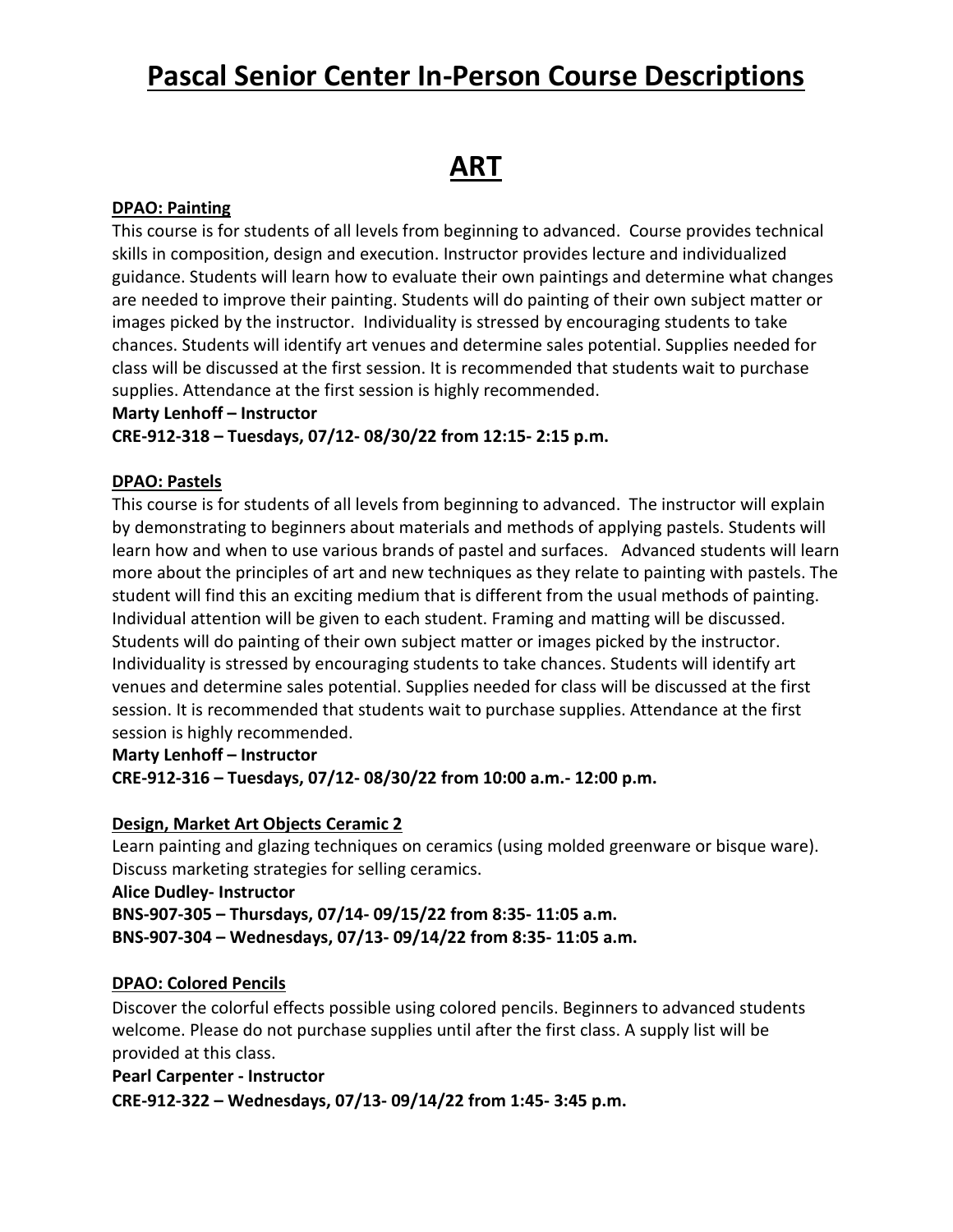#### **DPAO: Watercolor**

This course is for students of all levels from beginning to advanced. Students will improve their drawing skills. Better compose and design your artwork by planning before you start will be stressed in this course. How to better evaluate what images to use for your painting will be discussed. Gain confidence in your painting by learning a three-step approach to your watercolor. Students will learn how to avoid muddy color by understanding why that happens. Demos will show how to approach a watercolor and critiques will show students how to improve their own work. Students will do painting of their own subject matter or images picked by the instructor. Individuality is stressed by encouraging students to take chances. Students will identify art venues and determine sales potential. Supplies needed for class will be discussed at the first session. It is recommended that students wait to purchase supplies. Attendance at the first session is highly recommended.

#### **Marty Lenhoff – Instructor**

**CRE-912-315 – Fridays, 07/15- 09/02/22 from 10:00 a.m.- 12:00 p.m.**

### **Design, Market Art: Stained Glass Beginner**

Learn how to create stained glass masterpieces using the Tiffany/copper foil method. Participants in this course will gain an understanding of pattern use and preparation; learn how to score and break glass; and practice foiling and soldering to complete a stained-glass project from start to finish. Students will learn how to select designs and will be supported by the instructor in every step of the process. For those hoping to take the art of stained glass to the next level, this course also includes ideas and examples of how to market and sell completed projects from the instructor, Cindy Kippax, an experienced stained-glass artist and entrepreneur who has been studying stained glass for the past 13 years.

#### **Cindy Kippax- Instructor BNS-903-305 – Mondays, 7/11 – 09/19/22 from 9:30 a.m. – 12:30 p.m.**

# **FITNESS**

# **TAI CHI/ BALANCE**

### **Functional Mobility/Balance II- Tai Chi**

This continuing education course provides instruction on improving and maintaining health through education and awareness of movement and balance concepts and practices. Topics include muscle groups, falls prevention, maintaining and improving coordination and improved balance.

#### **Instructor- Sean Martial HTH-929 306 – Tuesdays and Thursdays, 7/12- 9/15/22 from 12:10- 1:10 p.m.**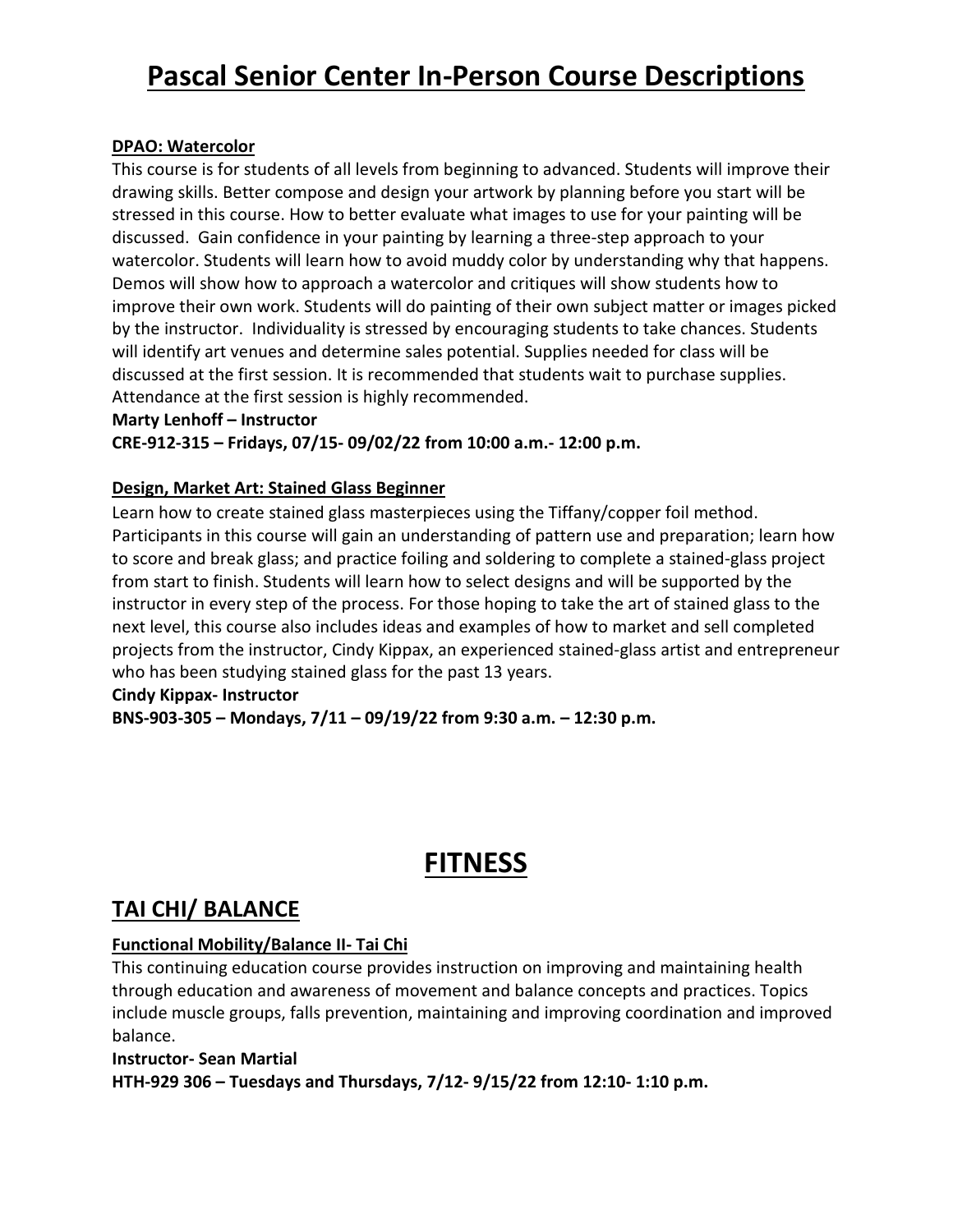## **Functional Mobility and Balance II- Tai Chi with Yoga Influence**

This class will focus on improving overall health, endurance and flexibility. Gentle movements will help improve and maintain balance and coordination. Tai chi and Yoga stretching will be incorporated into the program. No previous training necessary.

#### **Mary Krause- Instructor**

**HTH-929-303 – Tuesdays & Thursdays, 7/12- 9/15/22 from 1:15- 2:15 p.m.**

## **Functional Mobility & Balance 1- Strength/ Balance**

This course promotes core stability, overall strength and balance through the use of weights, seated and standing exercise. Good for any level to help with endurance, flexibility and ease of daily activities. **Mary Krause- Instructor**

**HTH-928 308 – Wednesdays, 7/13- 9/14/22 from 1:00- 2:00 p.m.**

# **YOGA**

## **Integrative Strength/ Flex II- Mat Yoga**

Come join this mat yoga class suitable for everyone, including beginners. No yoga experience is needed. In this class you will work on posture, alignment, weight bearing exercises, balance, and body awareness. It will leave you feeling strong, centered, and peaceful. There is a focus on Helpful Breathing practices to induce a more relaxed state in body, mind and spirit. Note: *Please have a chair nearby should you think you need it to rest; wear comfortable clothes to move in the poses if possible, use a yoga mat to prevent slipping (or try to be on a non- slippery surface-some folks use yoga socks)! Try to have enough clear space around you to open your arms and legs wide!*

**Sharon Harty- Instructor**

**HTH-947-314 – Mondays, 7/11- 9/19/22 from 11:00 a.m.- Noon**

# **ADAPTED FITNESS**

## **Adapted Physical Education: Seated Chair Exercise**

This class will get your heart healthy and help you gain strength and mobility. We do aerobic movement in the chair as well as use light weights and work our core. This class is good for all fitness levels!

**Mary Krause- Instructor HTH-936-307 – Tuesdays & Thursdays, 7/12- 9/15/22 from 11:00 a.m.- Noon**

## **Adapted Physical Education II- Seated Chair Exercise**

This class is perfect for anyone with any physical limitations. All exercises are performed seated in a chair. Seated stretching, weight work, ball, and resistance bands are used to condition and tone the body combined with cardio movements to raise the heart rate. No experience is necessary.

## **Marilyn Bjorge- Instructor HTH-939 327 – Wednesdays, 7/13- 9/14/22 from 10:00- 11:00 a.m.**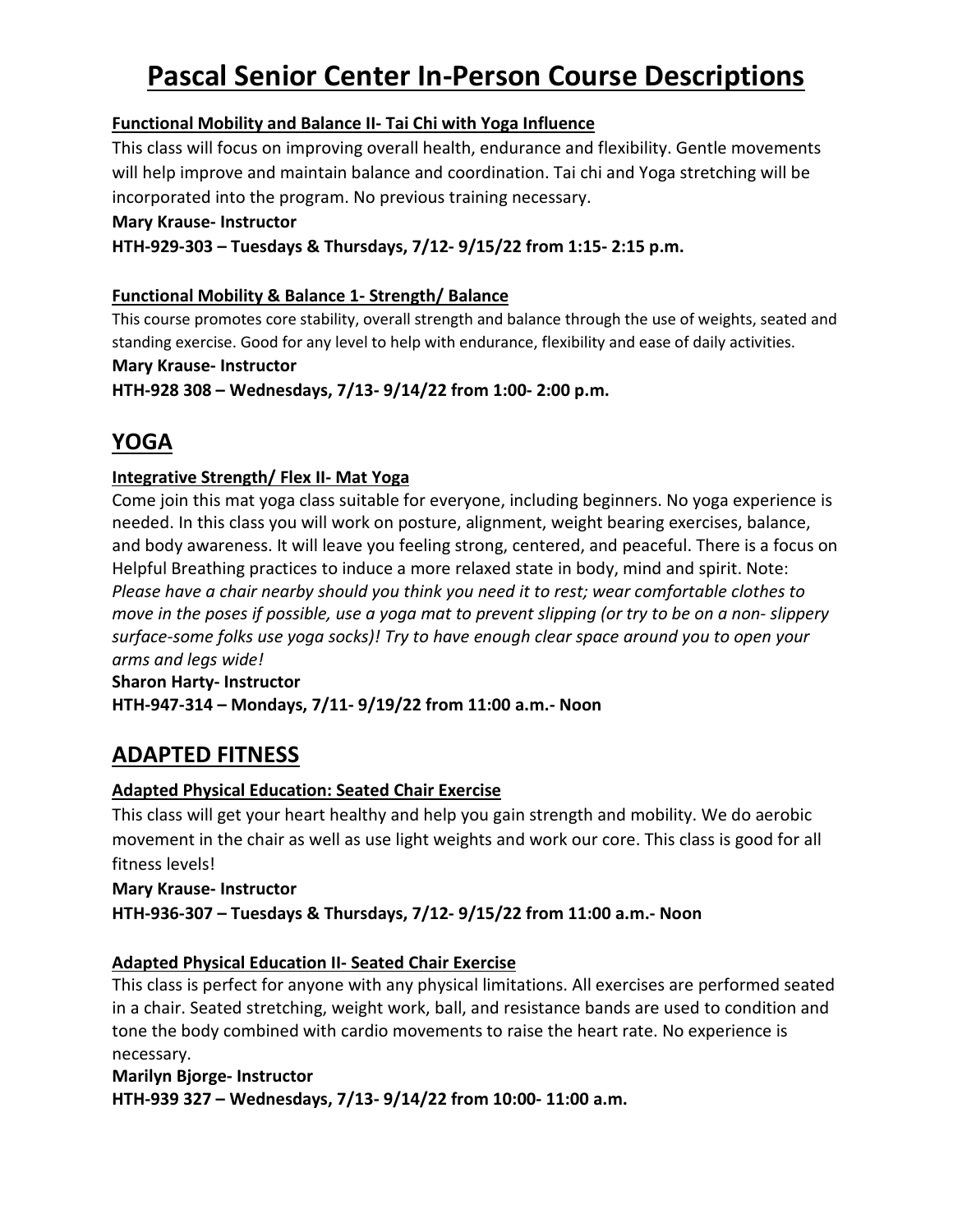## **Adapted Physical Education- Seated Chair Exercise**

This chair class is perfect for anyone new to exercise class, who is trying to gain strength or who has physical limitations. All movements are done seated in a chair and moves are simple and gentle. You will use hand weights, resistance bands, and balls to maintain and strengthen your upper and lower body. Also included in this class are simple cardio routines which will aid in brain training and maintaining your coordination. **Note: For your safety please wear sneakers to class. No crocs, flip flops, sandals or slides allowed.**

#### **Akiko Stefanovich- Instructor**

**HTH-939 326 – Wednesdays, 7/13- 9/14/22 from 11:00 a.m.- Noon**

# **DANCE**

### **HLOA: Belly Dance for Exercise**

Exercise, tone, and dance to exciting tunes from North Africa. This class is good for all level and improved cardio endurance, flexibility, balance and is good brain work as well! Wear comfortable shoes. **Mary Krause- Instructor**

# **HTH-903 308 – Wednesdays, 7/13- 9/14/22 from 2:00- 3:00 p.m.**

#### **Cardiovascular Conditioning- Zumba**

Uses easy to follow cardio dance steps and patterns set to fun and energizing Latin and world music. Light weights are used for strength and conditioning in a portion. This class is great cardio for all fitness levels; it also helps with balance and endurance. Can be done seated as well.

#### **Mary Krause- Instructor**

### **HTH-943 324 – Mondays, 7/11- 9/19/22 from 1:00- 2:00 p.m.**

### **HLOA: Beginner Line Dance**

If you have experience in line dancing and would like a challenge, this is the class for you! It is geared toward the intermediate level and includes new dances.

#### **Katie McVitty – Instructor**

**HTH-904-310 – Wednesdays, 07/13- 09/14/22 from 12:00- 1:30 p.m.**

#### **HLOA: Line Dance**

Line dance class that will get you energized & on the move! Line dancing is a form of exercising that will help burn calories & relieve stress.

**Sarah Jose - Instructor**

**HTH-900-301 – Mondays, 07/11- 09/19/22 from 1:00- 2:30 p.m.**